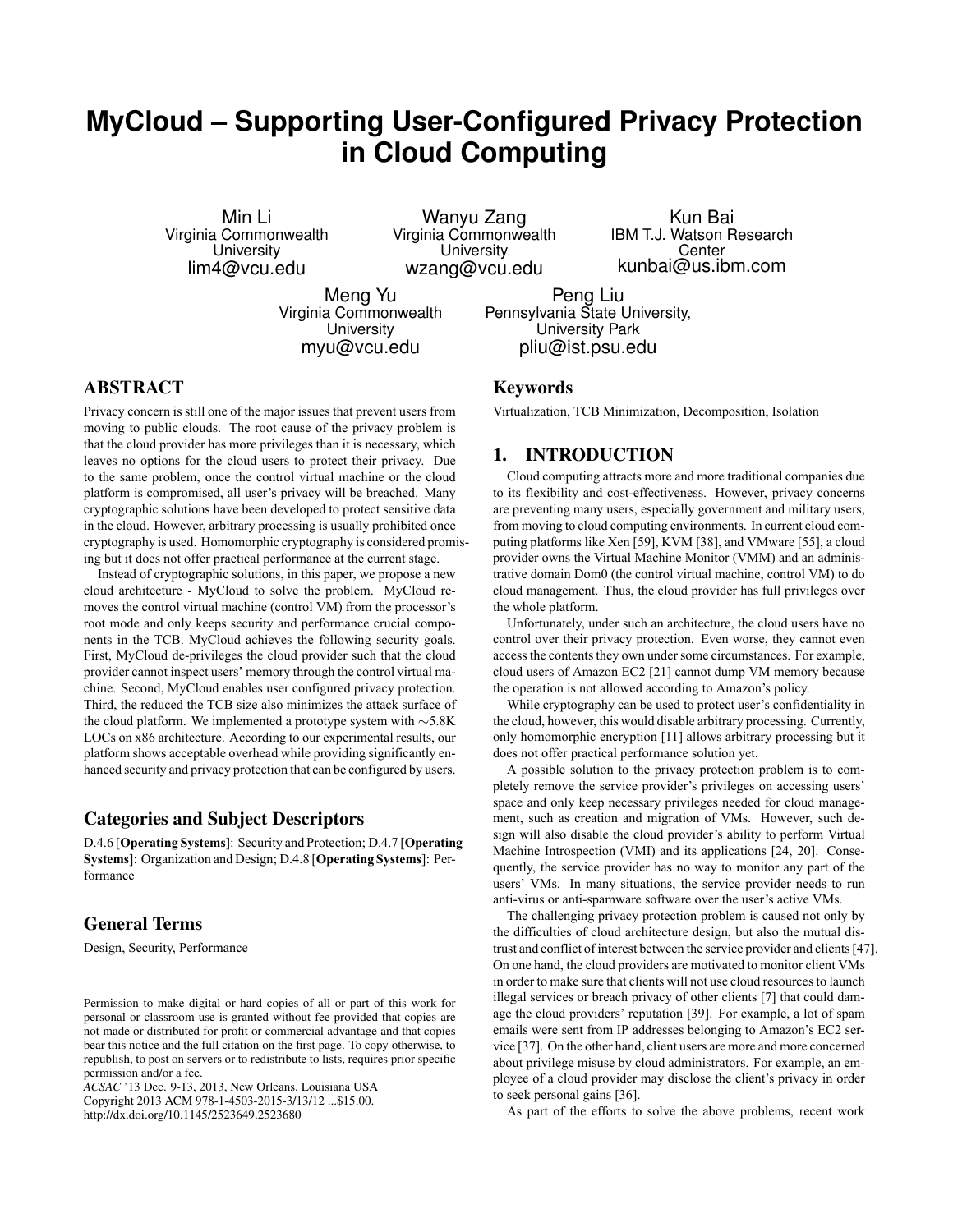Self-Service Cloud computing (SSC) [12] separates the privileges of Dom0 into multiple domains, user domains and an MTSD domain. The MTSD domain checks regulatory compliances mutually agreed upon the cloud provider and the clients. In SSC design, clients have privileges to protect their privacy from service providers. However, the Trusted Computing Base (TCB) of SSC is too large to be secure.

Current virtualization architecture includes a privileged domain, Dom0, in the cloud TCB. Usually, a complete operating system runs in Dom0 in order to support user level software. Dom0 maintains a lot of complex hardware drivers that are developed by different vendors. It is currently not affordable to formally verify the security of all these software components. And there are many possible vulnerabilities that can compromise the TCB. For example, an adversary can exploit client privacy information via vulnerability from OS, drivers, or other software components [15, 19, 17]. Furthermore, current VMM designs are vulnerable to many known attacks [22, 35, 57, 48, 49]. The attackers can also utilize console interface provided by cloud provider to compromise the cloud platform [18, 16]. An effective approach to solve the problem is to significantly reduce the TCB size and reduce the attack surface.

In this paper, we propose a new architecture design, MyCloud, to address the problems. MyCloud allows clients to configure privacy protection and prevents service providers from tampering with users' privacy settings. Moreover, in MyCloud design, we reduce the cloud TCB by an order of magnitude (our prototype has *∼* 5.8K LOCs). In MyCloud design, we remove the control VM from the TCB and the control VM is no more privileged than any other guest VMs. My-Cloud can provide bilateral benefits to the cloud providers and the cloud users. Due to the small TCB size of MyCloud, it becomes practical for the cloud providers to verify the integrity of the hypervisor. Meanwhile, the cloud users are able to protect their privacy with the assigned privileges.

- We propose a new virtualization architecture, MyCloud, to support user-configured privacy protection. MyCloud uses the separation of privileges design where the cloud provider does not have privileges to breach users' privacy.
- *•* We minimize the TCB of MyCloud by removing the control VM from the root mode of the processor.
- *•* We implement a prototype of MyCloud on x86 platform, which has acceptable performance overhead but much stronger security protections.
- *•* We believe that so far MyCloud has the smallest TCB that supports user configurable privacy protection in cloud computing.

The organization of this paper is as follows. Related work is discussed in Section 2. In Section 3, we describe the threat model, discuss the design goals, and provide an overview of our approach. In Section 4 and Section 5, we present the implementation and performance evaluations. We provide security analysis and discussions in Section 6 and 7 respectively. Finally, we conclude the paper in Section 8.

# 2. RELATED WORK

When the cloud provider has full privileges over the VMM and users' VMs, there is no way that cloud users can protect their privacy. The first step to enable privacy protection in virtualization architecture design is to design the separation of privileges.

To address the threats from the administrative domain, previous work was tried to disaggregate privileges functionality of Dom0 into separated client VMs [12, 44] or split VMM into two components [46]. In [44], the domain builder, which is part of the important privileged components is moved out of the service domain into a small TCB. Conceptually, the most similar work to ours is Self-Service Cloud computing (SSC) [12]. SSC allows client VMs to execute some management of privileges, which used to be provided in administrative domain such as to access VM's memory, execute CPUID instruction, etc,.

However, in these works, the TCBs are not minimized because all of them consider a full functional hypervisor as part of the TCB. SplitVisor [46] splits VMM into two parts according to their functions: a smaller one regarded as minimized TCB in order to enforce isolation and a larger one to provide rich service functionality. Nevertheless, in SplitVisor design, clients have to upload a specialized guest VMM. Hence, the design is not compatible with current cloud computing schemes such as Amazon EC2.

Similar to SplitVisor, recent work also investigates the uses of nested virtualization to disaggregate some host VMM components to the guest VMM [60, 56, 8]. CloudVisor [60] uses nested virutalization to separate the hypervisor from the computing software stacks. It enforces strong isolation through a small host hypervisor below a guest hypervisor. However, it does not allow user-configured privacy protection. Also, performance loss may increase exponentially with nesting depth [31]. Xen-Blanket [56] allows users to build their own business by launching VMs on a guest VMM. However, the service provider still has full control over the host VMM. In such a case, a service provider has the ability to breach the client's privacy. Thus, clients cannot prevent the cloud administrators from accessing the client's privacy.

Besides the above architectural improvement attempts, there are many other researches [13] on encrypting client's sensitive data and the encryption algorithms do not rely on the offer of service providers. Employees from the service provider cannot decrypt data without a user's private key. However, during computation encrypted data should be decrypted into plain text in memory. In other words, this work is not suitable for supporting arbitrary computing such as a full guest VM. Also, encryption and decryption will consume a lot computing resources.

Given the above efforts in separation of privileges design, there are also a lot of previous efforts to minimize the TCB of cloud platform, which is also one of our design goals. In order to minimize the size of TCB (VMM and dom 0), NOVA [52, 25] constructs a microkernel based VMM including *∼* 9K LOCs. Despite its thin TCB compared with commodity hypervisors, the complexity of the TCB is not markedly decreased since the microhypervisor still needs to manage complex duties, such as address space allocation, interrupt and exception handling. Therefore, the thin TCB is still difficult to verify dynamically. Although seL4 [33] proposes a technique to verify a microkernel with *∼*8.7K LOCs, this method sacrifices functionality and usability.

At the same time, many researches have focused on removing the unnecessary virtualization component. MAVMM [45] and Trustvisor [40] are customized VMM with minimized TCB. The size of TCB is quite small (MVMM contains *∼* 3.2K LOCs and Trustvisor has *∼* 2K LOCs for core functions), they can only handle specific scheme and neither of them supports multiple VMs. In conclusion, these architectures are not suitable for serving commodity VMs.

Hardware vendors, like Intel and AMD, are willing to provide hardware features to minimize TCB size. These features include system management mode (SMM) [29] and Trusted Execution Technology (TXT) [26]. SICE [6] utilize x86 SMM to isolate the TCB. The security of isolated environment is guaranteed by the TCB including hardware, BIOS and SMM program of *∼* 300 LOCs. However, SICE only supports one VM so it will not be compatible with any cloud platform. Flicker [41] is also considered a privacy protection solution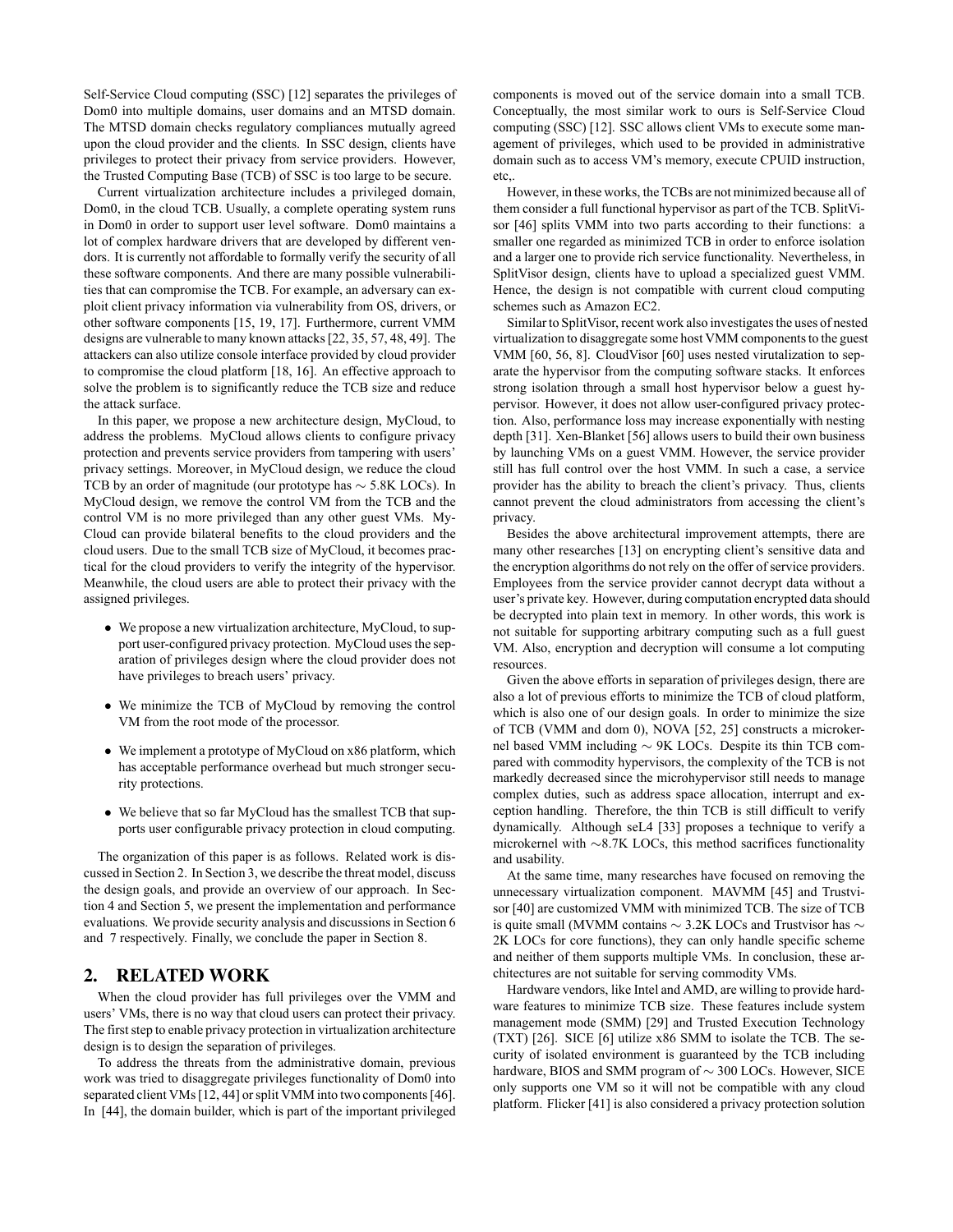based on CPU features [26]. Unfortunately, it only offers application level protection and is not a general solution for VMs in cloud.

NoHype [32, 53] dynamically eliminates VMM layer in order to narrow the hypervisor attack surface. Nonetheless, the disadvantage of NoHype is that it requires one-VM-per-core on multi-core processors and pre-allocated nested page table. The two requirements restrict the number of VMs that can be simultaneously hosted on the physical platform and decrease the elasticity. Coreboot [14, 9] is a promising way for the TCB minimization. It replaces the BIOS firmware with lightweight system designed to perform minimum of initializing tasks and directly boot ELF image in ROM. However, coorboot has no virtualization component design in mind.

Compared with the above work, MyCloud design reduces the TCB size by removing the control VM from the TCB. In MyCloud design, a cloud provider can only launch a de-privileged VM in order to do cloud management rather than have full privileges over the whole cloud platform. Thus, both separation of privileges and minimization of the TCB are achieved.

Unlike some researchers who reduce the privileges of cloud providers by extending the architecture of cloud operating system (e.g. Open-Stack) [10], MyCloud minimizes cloud provider's privileges on the cloud hypervisor which is located lower than cloud operating system. Therefore, MyCloud is more secure because the TCB size is much smaller. Additionally, cloud operating systems work based on the support of cloud hypervisors (e.g. Xen and KVM), which may contain a lot of vulnerabilities.

Data-Protection-as-a-Service (DPaaS) model [51] is a verifiable platform that can protect data integrity, control users access, allow users to audit the strength of data encryption, secure execution isolation and trusted platform module (TPM). MyCloud can manage users access and protect users data by relying on hardware (CPU and mainboard) security features and TPM.

### 3. OVERVIEW

### 3.1 Threat Model and Assumptions

Similar to the adversary model assumed in SSC [12], we distinguish *service providers* from *system administrators*. Normally, well-known enterprises such as Amazon and Microsoft are interested in protecting client's privacy rather than revealing or snooping on users' privacy, which protects their reputation of running cloud business. Thus, we assume that a service provider has no motivation or intention to breach users' privacy in the cloud or launch any physical attacks like memory bus tapping. Therefore, physical attacks such as [5] or protection against other hardware attacks are out of the scope of this paper. The physical attack requires special tools and definitely leaves some evidence physically.

On the contrary, *system administrators* who are employed by services providers, may have opportunities and motivation to filch user's data for pursuing monetary benefits. Even if a system administrator is benign, he may make mistakes by accident and cause privacy breach. Therefore, system administrators are considered adversarial.

In MyCloud design, we assume that we can utilize the Trusted Platform Module (TPM) equipped in hardware to measure the integrity of crucial components in TCB. Also, since the System Management Mode (SMM) of processors has already been protected from cachepoisoning attacks [58], we do not consider this type of attacks either. Similarly, on Intel platform, a proper configuration of the System Management Range Register (SMRR) is required to ensure this assumption.

Note that in this paper, we do not try to derive which part of memory should be protected in order to protect a data item at high abstraction level, such as a social security number. This is out of the scope of this paper. We provide protection mechanisms at the VMM level but it is up to the guest VM, which regions of memory should be protected.

In this paper, we assume that the swap area of the guest VMs is turned off or the swapped pages are encrypted in order to protect the guest VM space. For example, this can be achieved by using swapctl, swapoff, and/or encryption tools in Linux. Thus, the guest VM's privacy will not be compromised when part of the memory is swapped out to the disks.

# 3.2 TCB Integrity Measurement

The Root of Trust Measurement (RTM) mechanism is commonly used to ensure the integrity of TCB, which mainly relies on the Trusted Platform Module (TPM) chip. Specified by the Trusted Computing Group (TCG), the TPM chip can be used to authenticate hardware devices [54]. It can be found on almost all the motherboards of servers and high-end PCs. A unique and secret RSA Endorsement Key (EK) is generated for each TPM at the time of manufacture and will be permanently sealed inside the chip, and other sensitive data will be stored into shielded memory. A Privacy CA (Certificate Agency) can authenticate a TPM according to its public Endorsement Key. The main role of TPM chips in trusted computing is to act as the Core Root of Trust for Measurement (CRTM), which measures the integrity metrics of modules, holds them in Platform Configuration Registers (PCRs), and reports them in an authenticated way in remote attestation. For privacy concerns, EK is not allowed to be used as platform identity directly. Instead, Application Identity Keys (AIKs) are created to sign these PCR values. A detailed example to establish TCB with TPM can be found in Terra model [23]. Note that RTM can be either Static or Dynamic (SRTM and DRTM, respectively) [26].

### 3.3 Design Goals

One principle of MyCloud design is to provide privacy protection *mechanism* but *not the policy* themselves. More specifically, the primary goal of MyCloud is to enable configurable privacy protection by 1) allowing users to build their own Access Control Matrices (ACM) in the TCB; and 2) reducing the TCB size to be more secure. The detailed design considerations are listed below.

#### *Users-Configured Privacy Protection.*

By default, the control VM has no access permission to any of the guest VM unless the guest VM grants the permission. In other words, once the cloud provider allocates the memory resource to run a user's VM, the cloud provide will lose access permissions to the user's VM space, unless the user explicitly authorizes accesses. By default, no access permission is granted to the cloud provider.

An interesting argument will be whether the cloud provider should have right to get the resource back from a particular VM in order to protect the platform against DoS attacks. Either solution (allow or not) can be supported by our design through the configuration of the ACM in the VMM, depending on the cloud provider's Service Level Agreement (SLA).

#### *TCB Minimization.*

The large size and high complexity of security-sensitive applications and systems software are primary causes of poor testability and high vulnerability [50]. Hence the TCB size of the cloud architecture with MyCloud should be as small as possible. However, a small/simple TCB is not sufficient. There should be a strong protection mechanism to enforce the security of the TCB. Formal analysis [34] is usually used to verify the TCB correctness and security properties, and software model checking [30] can be utilized to verify the implementation. There are also approaches utilizing hardware based dynamic measurement to secure TCB, like TrustVisor [40] and Flicker [41] . All the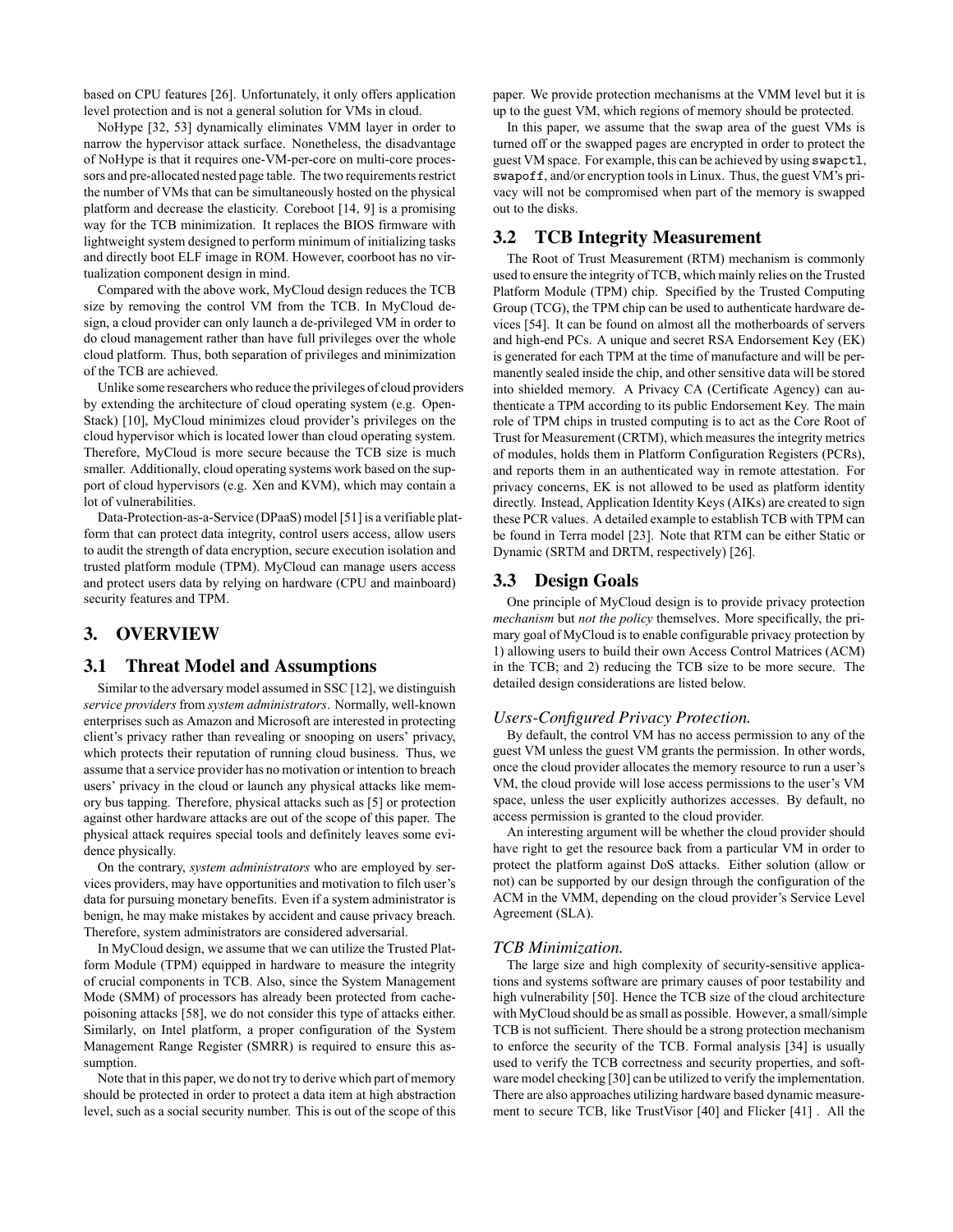

Figure 1: KVM (left) and Xen (right) architectures. Components of the TCB of each architecture are shown in pink color (or shadow).

above protection mechanisms, however, have restrictions on the TCB size. For example the recent successful report of formal verification shows the capability of a general-purpose kernel with *∼*8.7K LOCs [34]. Therefore, we need to control the TCB size by including only security related or crucial functionalities.

#### *Weakening the Cloud Provider's Power.*

In order to alleviate the concerns of privacy leakage to cloud provider's internal employees, the over-powerfulness of cloud providers should be dealt with. In the current cloud architecture, Xen [59] for example, the cloud provider occupies the most privileged domain and handles all the operations with the authority to look into users' data and computation. In MyCloud based architecture, the power of cloud provider should be limited, as long as it can normally perform cloud resources management (allocation, revoking and migration).

#### *VM Level Isolation.*

We choose the isolation granularity at the VM level. First, most of the current commercial public clouds provide the service in the IaaS fashion (e.g. Amazon EC2 [21]). Second, VM is a native and simple abstraction/encapsulation of privacy for each cloud user. Unlike protecting processes, protecting VMs does not require handling the complex and subtle semantic gaps. And third, protection at the VM level is more likely to preserve backward-compatibility, without the need of modifying OS kernels and applications.

### 3.4 Architecture

Intel processors support virtualization extension through VMX [29], and AMD processors use SVM [4]. Once the virtualization extension is enabled by processor, CPU will have two modes - *root* and *nonroot*. In each mode, there are four privileged levels from ring 0 to ring 3 where ring 0 has the highest privilege level. A standalone operating system usually runs the kernel in ring 0 and applications in ring 3.

The VMM, running in the root mode, can specify what should be trapped and handled by VMM, such as EPT exceptions, page faults, timers, etc. When those privileged operations are run by a guest operating system in non-root mode, it will trigger mode transition to the root mode with a VMEXIT. After those priveleged operations are handled, VMM will enter guest operating system again through a VMENTRY. Note that the handling of those operations in VMM is transparent to guest VMs. There is a VMCS structure, including both the host status and the guest status, for each VM when VMEXIT (VMENTRY) happens to record (recover) the running context of the VM.

Figure 1 shows the architectures of both KVM and Xen. In both architectural designs, the host operating system (control VM) does not have a separate VMCS for virtual machine context switching so it



Figure 2: MyCloud architecture. Components of the TCB are shown in pink color (or shadow).

runs in the root mode. As the results, the host operating system has all privileges that the processor's root mode has. Therefore, the TCB of both designs includes the whole control VM (the host operating system).

Moreover, since the control VM is in the root mode, the control VM is able to manipulate the VMCS structures of all guest VMs, also the page tables of all other VMs. Under such designs, it is impossible to protect any guest VM from the control VM. Virtual machine introspection, e.g., using XenAccess [2], can be done in the control VM. Thus, no privacy protection can be achieved.

Figure 2 shows the architecture of MyCloud. In MyCloud, only the VMM runs in the *root* mode and VMM keeps security related functionalities in the TCB. In our design, the scheduler is a timer triggered pre-emptive scheduler against DoS attacks from any VM running on the platform. Memory isolation is also enforced by the VMM. In Section 4.2, we describe how memory isolation and devices are handled in MyCloud architecture.

In MyCloud design, there is no operating system running in the processor's root mode. Therefore, no VM, including the control VM, is more privileged than others, or can manipulate any others. The access permission is specified by an Access Control Matrix (ACM) in the VMM, following a separation of privilege design as described in Section 4.1. According to the ACM, the control VM can access a guest VM's space if and only if the guest VM explicitly grants the permission.

# 4. IMPLEMENTATION

### 4.1 VM isolation and user-configured access control

MyCould uses EPT tables to isolate VMs including the control VM. If a VM tries to access any memory location out of its space, it will trigger an EPT violation that causes a VMEXIT. Since the control VM has its own EPT and VMCS, it cannot access any other guest VMs either. The control VM has access to a resource table in the VMM about the current memory allocations. When creating a new VM, the control VM initiates a hyper call to allocate memory for the guest VM. The VMM handles the boot process of the new guest VM. By default, no access permissions are granted to the control VM to access the new guest VM space once the memory is allocated.

In MyCloud architecture as shown in Figure 2, the cloud provider uses the control VM for cloud management. Our design completely removes the control VM from the root mode and the cloud provider's privileges are specified in the ACM in the bottom layer in root mode. Therefore, the platform has a de-priviledged domain for the cloud provider.

The ACM, shown in Table 1, enables a user to choose what information in the user's VM space can be accessed by the cloud provider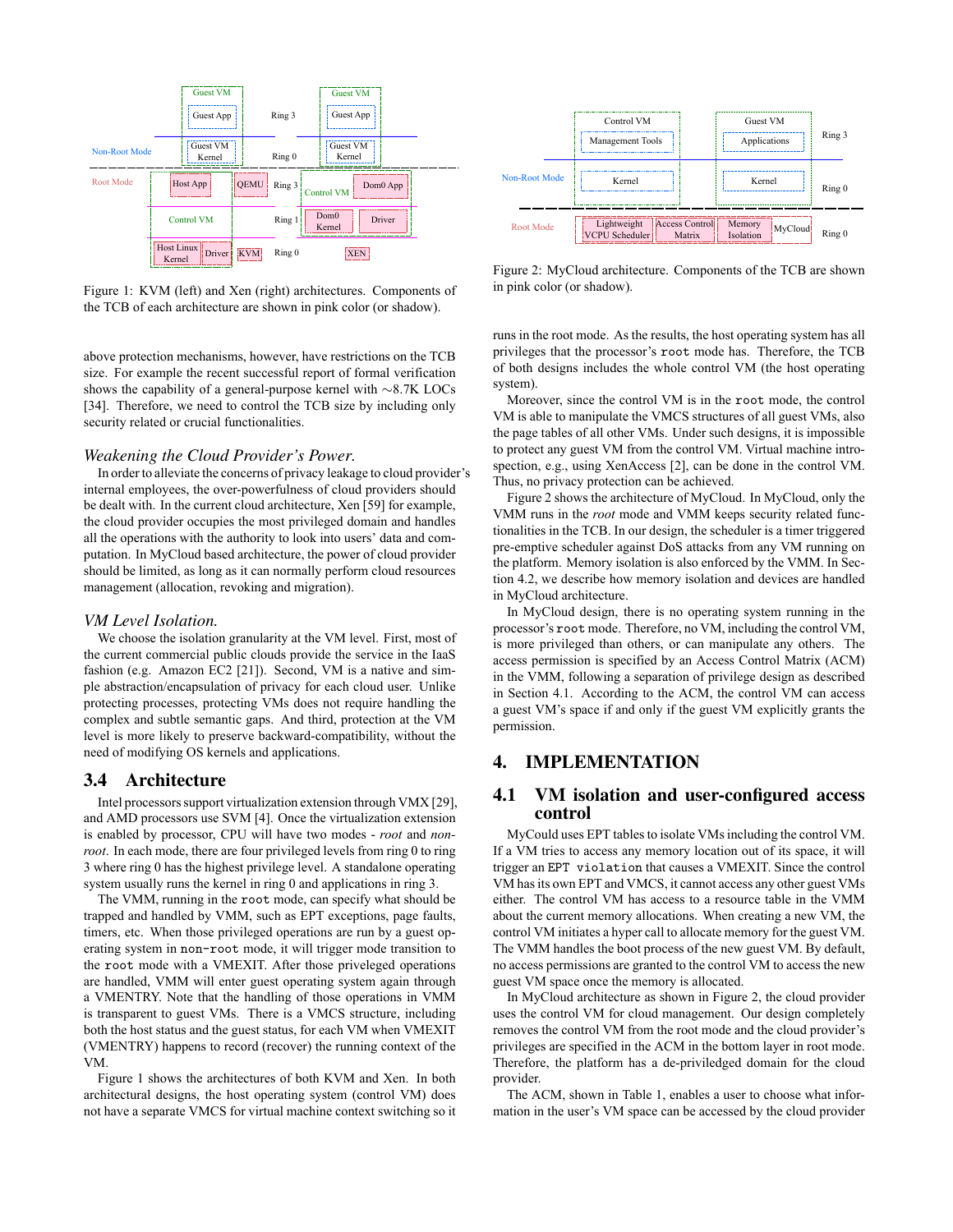| Table 1: Access Control Matrix of MyCloud. (A-Allocation, M-Migration, D-Deallocation, H-Hyper Calls, R-Read, W-Write) |  |
|------------------------------------------------------------------------------------------------------------------------|--|
|                                                                                                                        |  |

| Components | VMM  | Control VM | VM;           | VМ;           | ACM; | ACM: |
|------------|------|------------|---------------|---------------|------|------|
| <b>VMM</b> | Full | Full       | Full          | Full          | Full | Full |
| Control VM |      | Full       | $A/M/D/ACM_i$ | $A/M/D/ACM_i$ |      |      |
| VM;        |      |            | Full          | ACM           | R/W  |      |
| VMi        |      |            | ACMi          | Full          |      | R/W  |



Figure 3: The procedure for users to modify the ACM



Figure 4: Memory and I/O management in MyCloud.

or other VM domains. In the table, *ACM<sup>i</sup>* is the Access Control Matrix of *VMi*. Note that the access permissions of our proposed architecture are completely different from any of the existing cloud platforms, as shown in the second row of the table. Actually by filling different values into the second row of Table 1, we can get a full spectrum of possible hypervisor designs. Most existing designs assign full privileges to the control VM, which causes security problems once the control VM is compromised. Even worse, users have no privacy if the control VM has full privileges.

According to the ACM, each user can modify the access permissions to the user's space. By default, all accesses by other users including the service provider are prohibited. However, if the users likes, they can grant access permissions to other users, or the cloud provider to enable information sharing or virus-scan. Our access control mechanism protects a user's sensitive information in the user's space.

Furthermore, all exiting technologies support page-level access control since violations are captured through page access related exceptions. In such design, a sensitive data item will be over-protected since accesses to all other data on the same page will be trapped and prohibited. To protect sensitive data items more accurately, we create additional data structures to draw the boundary between sensitive data and non-sensitive data.

In MyCloud, *ACM<sup>i</sup>* of a guest VM*<sup>i</sup>* is implemented by a Access Control List (ACL) that specifies memory regions, VM identifiers, and access permissions. If a VM wants to access a memory region of other VMs, e.g., doing Virtual Machine Introspection for virus scan, the VM initiates a hyper call to request the operation. VMM will check the request against the ACL of the VM being visited. If the access is permitted, the VMM will conduct the operation on behalf of the requesting VM. Otherwise, the access will be denied.

Since the memory region can be specified at the byte level, our protection provides byte-level access control. Also, because the protection is enforced in the procedure of a hypercall, it does not rely on paging mechanisms or exception handling either. Thus, it does not add overhead to EPT based protections.

Figure 3 shows a sequence of machine instruction level operations on how the ACM is set and how one VM checks the access request against the ACM. In the figure, through a hypercall, VM*<sup>A</sup>* modifies ACM*<sup>A</sup>* about whether it wants to share anything with other VMs. After VM*<sup>B</sup>* is scheduled, VM*<sup>B</sup>* sends a request through another hypercall to access VM*A*'s memory space, e.g., reading VM*A*'s kernel data structures. The request will be checked against ACM*<sup>A</sup>* by VMM to determine if it should be granted.

Note that we do not need security keys for VMs to do the hypercall. The VMM manages VM identifiers and VMCSs for all VMs. It is impossible for one VM<sub>*i*</sub> to set up ACM<sub>*i*</sub> if  $i \neq j$ .

### 4.2 Memory and Device Virtualization

Both Intel and AMD have extended two-layer address translation to three-layer address translation (nested paging). The guest page table (gPT) specified by CR3 register in guest VM is responsible for translating guest virtual addresses (GVA) to guest physical addresses (GPA). A new table called Extended Page Table (EPT) controlled by the VMM is responsible for translating GPA to machine frame number (HPA). The address of EPT is specified by a VMCS field. As shown in Figure 4, MyCloud maintains the EPT and MMU will automatically translate guest physical address to machine address. Once set up, the memory translation process will be automatically done by MMU and no interaction with the virtualization software is necessary. The VMM will only be called for EPT updating when a EPT violation exception happens.

Besides memory translation, I/O management is another important issue to consider. MyCloud fully makes use of the hardware extensions for virtualization, including IOMMU (VTd [27] for Intel and AMD-Vi [3] for AMD) and SR-IOV [28], to minimize the TCB size. The input/output memory management unit (IOMMU) connects a DMA-capable I/O bus to the main memory. Like a traditional MMU, which translates CPU-visible virtual addresses to physical addresses, the IOMMU takes care of mapping device-visible virtual addresses (also called device addresses or I/O addresses in this context) to physical addresses. With the help of IOMMU, devices can be directly assigned to VMs. This kind of direct assignment of devices provides very fast I/O and eliminates drivers from VMM. However, it prevents the sharing of I/O devices. To solve this problem, peripheral devices start to support SR-IOV to enable a Single Root Function to be appeared as multiple separate physical devices, called virtual functions (VFs). As shown in Figure 4, the Ethernet adaptor on MyCloud platform is configured to appear in the PCI configuration space as multiple functions. The slave layer can assign different VFs to different VMs.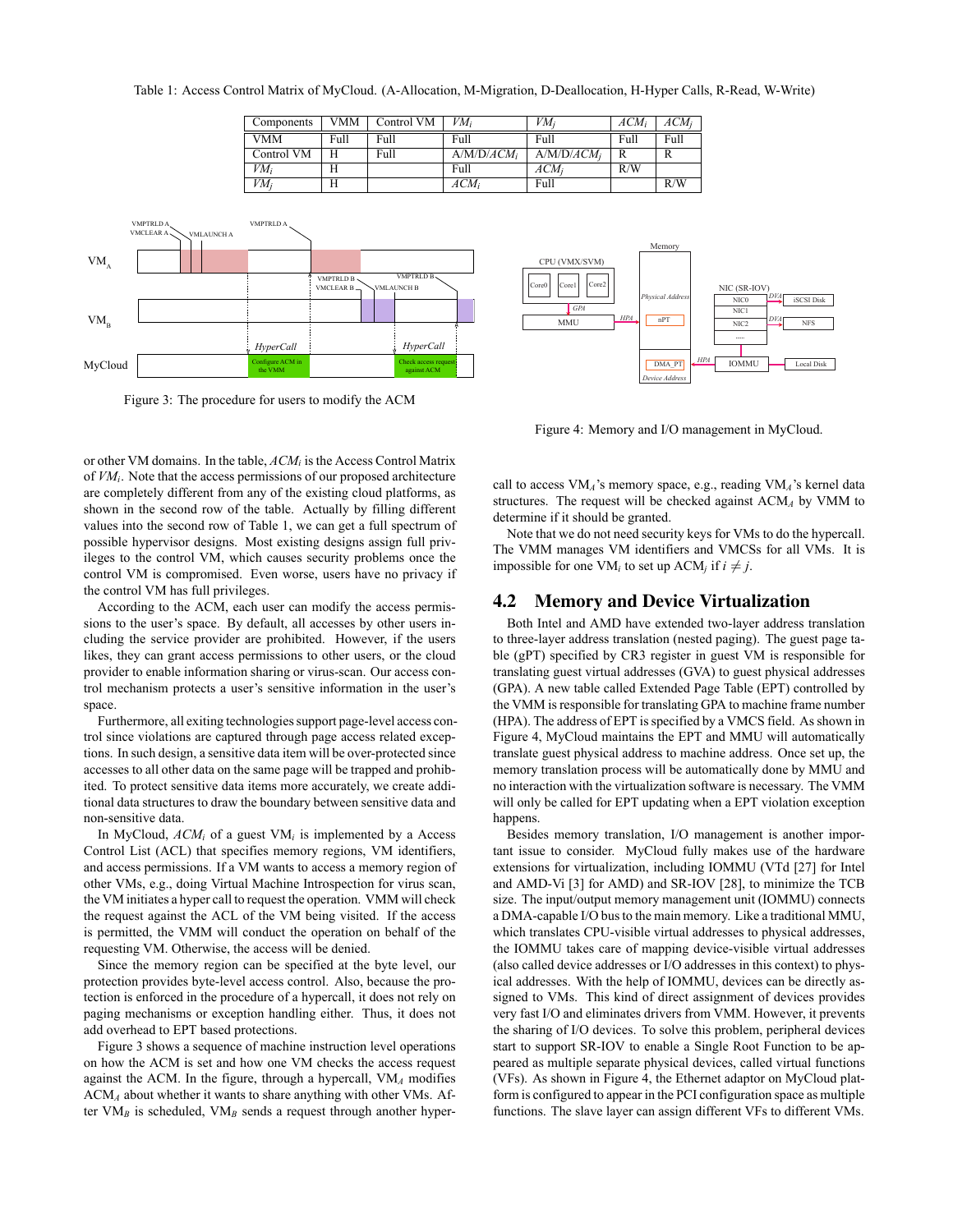For a device that does not support virtualization, like hard drives, there are two solutions. First, cloud users can mount iSCSI disks [43]. Second, MyCloud can redirect the disk I/O requests to the control VM, who controls the local disk. However, this solution exposes users' data to cloud provider, so I/O encryption is required for it.

### 4.3 Scheduling

To simplify the system design, MyCloud currently supports two scheduling algorithms, round-robin and simple fair-sharing. In the case of round-robin, every VMCS is set to have a fixed amount of timer expiration time before the VMENTRY. Timer expiration will trigger a VMEXIT. In current round-robin method, we only consider scheduling another VM when the timer expires. The drawback of this method is that it lowers the overall CPU utilization if the VM does not have a lot of things to do.

We also implement an algorithm close to fire-sharing that evaluates more often on whether scheduling another VM to use the CPU upon the number of VMEXITs, which will improve the CPU utilization. The experimental results are discussed in Section 5.

### 4.4 Cloud Management

Unlike the traditional architectures, the cloud provider only controls an unprivileged control VM in MyCloud design. The control VM is responsible for resource management. The management work is indirect and should be done through the interface provided by the VMM. Any resource allocation change requested by the control VM will be handled by the VMM.

Cloud users' key management is out of the scope of this paper while a key system is necessary to ensure authentication and cloud platform verification. We provide the following examples to explain that the cloud management is possible with a pre-configured public key system.

To create a VM, MyCloud will allocate the resources under the request from the control VM. The cloud user can remotely attest the platform, and negotiate a session key with MyCloud. Afterwards the cloud user can upload an image along with the hash value encrypted by the session key. If MyCloud can successfully verify the image, it will launch the VM until a destroy request is received.

If the resources allocated to a cloud user are expired or no longer needed, MyCloud will destroy the data first, and then mark the resources as free space to the control VM. There can be an argument upon whether the control VM should be able to forcibly re-collect guest VMs memory pages. If this is allowed, a compromised control VM may be a huge threat to the whole platform. Although My-Cloud can clean all the content in the re-collected memory pages, the effects due to missing pages would still leak side-channel information to the control VM. However, if the forcible re-collection is not allowed, cloud providers may have a lot of troubles if they are not willing to continue providing service to some VMs. In such a situation, if we want to satisfy the users' desire of privacy, we must sacrifice the power of the cloud providers. For example, we can disable forcible re-collection of memory but keep charging the users who do not give up the resources.

We are not trying to find out an ultimate solution to this argument. How to make such decision is business policy related and it is simply out of the scope of this paper. Our design simply supports either way of decisions. Simply put, we provide security mechanisms but not policies.

Since the control VM's memory access is also restricted by the ACM and any privileged CPU or I/O instructions will be captured and checked by the VMM, it is impossible for cloud provider's internal employees to launch insider-attacks.



Figure 5: TCB size comparison of some virtualization architectures.

# 5. EVALUATION

In our prototype implementation, the TCB size of MyCloud is around 5.8K LOCs. The comparison of the TCB size with other virtualization techniques is shown in Figure 5. MyCloud has the smallest TCB.

Our prototype is built on a hardware platform that has an Intel i7 2600 processor (with both Vt-x and Vt-d) running at 3.3Ghz, an Intel DQ67SW Motherboard (Chip: Q67), 4 GB RAM, a 1 TB SATA HDD, and an Intel e1000 ethernet controller. We use Ubuntu 10.04 LTS with linux kernel 2.6.32 for the VM.

In order to evaluate the overheads of our platform, we compared the following five configurations.

- 1. Run an OS on a bare metal machine, labelled as "No\_virt" in the figures.
- 2. Run MyCloud with only one VM, labelled as "One VM" in the figures.
- 3. Run MyCloud with two VMs. The light-weight Round-Robin scheduler will be triggered by VMX CPU timer and the scheduling interval is 10ms, labelled as "10ms" in the figures.
- 4. Run MyCloud with two VMs. The light-weight Round-Robin scheduler will be triggered by VMX CPU timer and the scheduling interval is 20ms, labelled as "20ms" in the figures.
- 5. Run MyCloud with two VMs. The scheduling algorithm will allow a busy VM to take more CPU time (95% CPU time) and assign an idle VM less CPU time (around 5% CPU time), labelled as "Fair Share" in the figures.

#### *CPU Computing Performance.*

The results of CPU operations, 32 bit integers, 64 bit integers, float numbers, and doubles are shown in Figure 6. The enabling of two VMs slows down the performance by 2% but the frequency of VM context switching does not impact the performance very much. Figure 6 also shows the performance for popular processes like fork, exec and sh. Please note the benchmark *lmbench* contains lots of context switches which have to be executed in VMX Root Mode. The frequent Non-Root/Root Mode transitions cause the performance reduction of 'fork' and 'exec' processes. However, in the real world, the applications in the guest VMs do not have so many context switches. Thus, the real performance of guest VMs in MyClound should be better than what we have in the experiments.

#### *Context Switching.*

We use *lmbench* [42] to measure the overheads introduced in multiprocess context switching. Figure 7 shows the results of latencies when running multiple processes in guest VMs. When the number of processes increases to 16 and the data size transferred within processes increases to 64K, we can see the context switching efficiency based on the results.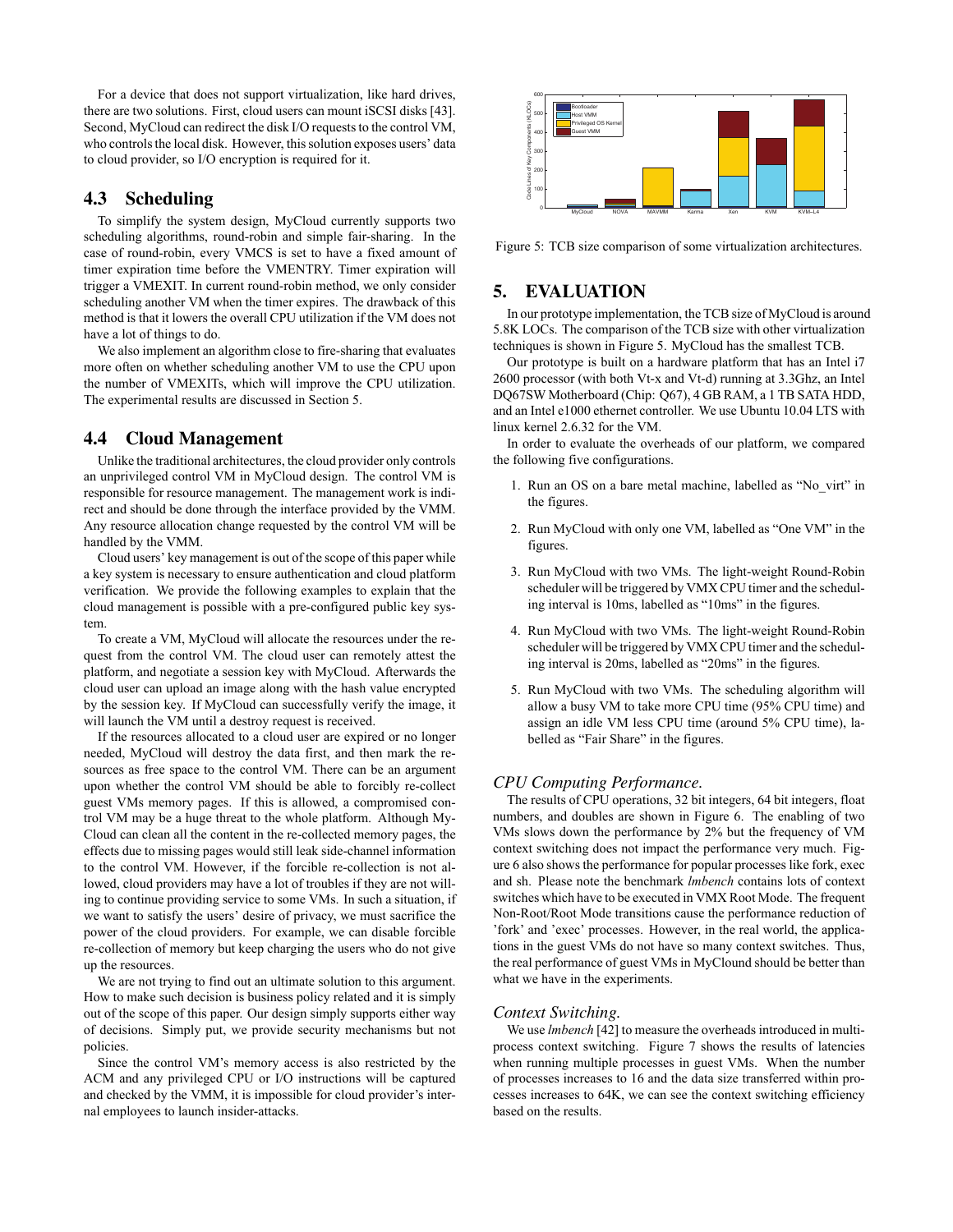

Figure 6: CPU latency measurements, measured by *lmbench*.



Figure 7: Context switch latencies measurements, measured by *lmbench*.



Figure 8: Kernel Operation latencies measurements, measured by *compilebench*.

# *Kernel Operation Performance.*

Figure 8 shows the kernel operation performance measured by*Compilebench* under different scheduling algorithms [1]. We found that the scheduling algorithm can greatly impact the performance. When there is only one VM, the performance loss is around 21% compared with the operating system running on the bare metal machine. Kernel operation performance measurement includes operations of computing and memory read/write. Clearing up caches and TLBs during each VM switching is the main cause of overheads. Since one VM will not cause VM switching, the performance is close to the case without virtualization.

# *System Bandwidth and Latencies.*

Figure 9a and Figure 9b show the results of a comprehensive measurement of system bandwidth and latencies, including file creation and deletion and virtual memory latencies (Figure 9a) and local communication bandwidth (Figure 9b). From the results we can conclude that local physical memory access (R/W), File operation and I/O operation do not have a lot of influence on the guest OS. Besides, the VM scheduling algorithm has little contribution to the performance loss.

## 6. SECURITY ANALYSIS

#### *Privacy Protection Interface.*

Since malicious system administrators are deprived of the privileges to access users' privacy, they may try to hijack the hypercall and change the users' ACM when client VMs are modifying the ACM. MyCloud can defeat against this kind of attacks because VM identifiers are managed and checked by the VMM for each hypercall. Furthermore, since this is the only hypercall changing the ACM, the attack surface is very small. In MyCloud, access control specified by Table 1 is precisely and strictly followed.

#### *VM-to-VMM Attack Surface.*

In any virtualization system, executions should be intercepted if they attempt to perform privileged operations. In MyCloud, VMEXIT happens on a privileged operation or exceptions. Thus, the VMM needs to interact with the VM frequently due to VMEXITs.

In MyCloud design, TCB size is greatly reduced by excluding the complicated drivers, management programs and complex scheduling codes. The control VM is put into the non-root mode. Currently, the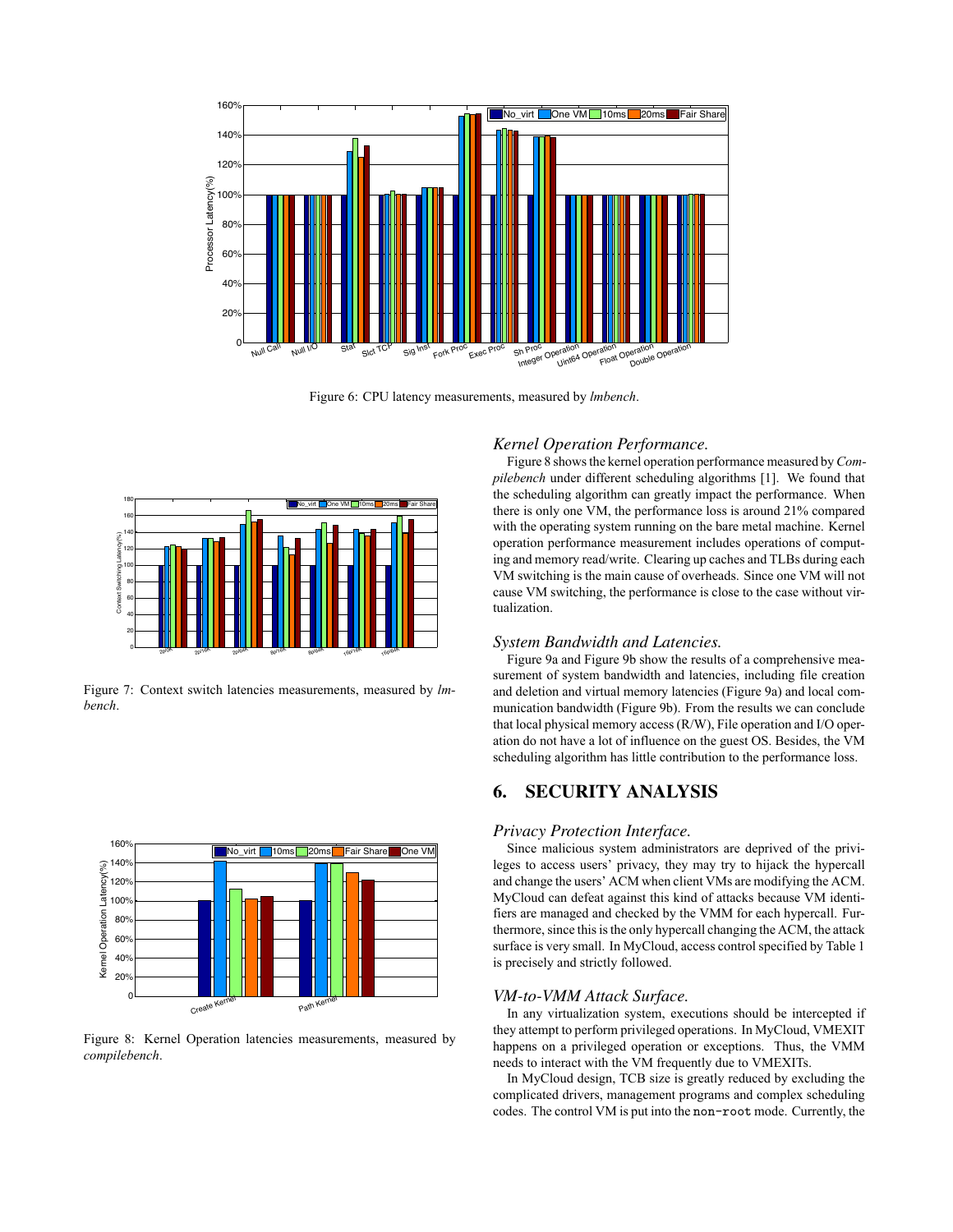

Figure 9: Latency and bandwidth measurements, measured by *lmbench*.

TCB of MyCloud is quite small (*∼*5.8K LOCs in our prototype) and can be easily verified (recent work has shown the capability to verify *∼*8.7K LOCs VMM [34]). As long as the TCB is secure, the privacy protection is guaranteed.

#### *VM-to-VM Attack Surface.*

The security of MyCloud TCB ensures the enforcement of VM isolation. Thus many VM-to-VM attacks are immunized. If a VM attempts to access memory pages that not belong to it, it will be trapped through an EPT violation exception and handled by the VMM. The only interface to access other VM's space is through a hypercall. In such a situation, MyCloud will check whether the access is authorized by the pages' owner or not. In this way, privacy breaching through memory access can be prevented.

Some may concern that if a VM can launch VM-to-VM Deny-of-Service (DoS) attacks by causing a lot of unauthorized memory accesses. This attack forces the VMM to process VMEXITs frequently, and takes CPU time slices away from the other VMs. Due to this concern, we provide a simple timer based round-robin algorithm to protect against DoS attacks. The availability is always guaranteed by roundrobin since time slices are fixed for each VM. Alternatively, MyCloud can defend against it by keeping statistics of VMEXITs (e.g. a large number of unauthorized memory access with a time period) and quarantining such VMs.

#### *Insider Attacks.*

In MyCloud design, the cloud provider owns only the control VM and indirectly manages cloud resource allocation through the interface provided by the VMM. Note that cloud management tools also rely on the same set of interfaces provided by the VMM. Any resource allocation change requested by the control VM will be checked and handled by the VMM. In this way, the cloud provider cannot stealthily manipulate the users' secrets. Moreover, the control VM is not more privileged than any guest VM. Even if the control VM is compromised or exploited by inside attackers or malicious codes, the access towards the resources allocated to guest VMs will be intercepted by MyCloud.

# 7. DISCUSSION

#### *Secure I/O Workflow.*

Since a VM is usually attached to virtual or physical disks, anything stored in those disks can be accessed without the control of the VM. Thus, it is the user's responsibility to encrypt sensitive data when the data needs to be stored into any storage devices. Due to the same reason, a user should disable operating system swap file or use encrypted swap files against attacks to the data on the storage devices. A VM's network traffic should be treated in the same way. Since the cloud provider can always inspect user's traffic through an intrusion detection system or network management software, the users should protect their network traffic through encryption if they have privacy concerns.

#### *Mutually Trusted Policy.*

In MyCloud design, we provided mechanisms for low level access control but we do not try to provide policies, such as which part of VM space should be protected. We believe that the policy should be determined by the cloud provider's SLA and the clients.

For example, it will benefit the clients if the clients agree to grant access to the operating system critical data structures to protect the VM from malicious codes. By this way, the cloud provider can periodically scan the VM's critical data structures to make sure it is not compromised and malicious code free. However, such efforts are related to the previous problems - how to determine the exact boundary of protection or how we are certain that we are not over-protecting or under-protecting our sensitive data. We will consider those problems in our future research.

#### *SMM Attack.*

In MyCloud design, any type of physical attacks including SMM attack is not taken into consideration. SMRAM and SMM registers are assumed to be protected and set up properly. However, in order to tamper with the SMM-based attacks, we are designing a specific BIOS for MyCloud based on SeaBIOS and CoreBoot. The new BIOS can not only load hypervisor correctly, but also lock the SMRAM by setting the *D*\_*LOCK* bit on chipset. Additionally, we remove the redundant codes for booting and initializing process, further reducing the size of TCB.

#### *Secure Boot & Key Management.*

The integrity of MyCloud platform can be protected in several steps. During the boot procedure, SRTM based on TPM can be used. Later on, DRTM such as Intel TXT/MLE technology can be used to verify the integrity of platform. In order to allow remote users to attest the integrity of the platform, MyCloud implements a simple key management mechanism like CloudVisor [60]. When users create a new VM, they encrypt the VM key  $(K<sub>VM</sub>)$  and VM image by a public key of TPM  $(K_{AIK} {K_{VM}}$  | VM imange}) so that only MyCloud can decrypt and verify the VM key. If the VM key is approved, MyCloud will store it in hypervisor' memory space in order to ensure that cloud provider cannot modify the VM key. Then, MyCloud will send the encrypted hash value of VM image by using the VM key ( $K_{VM}$ {*Hash*(VM image)} to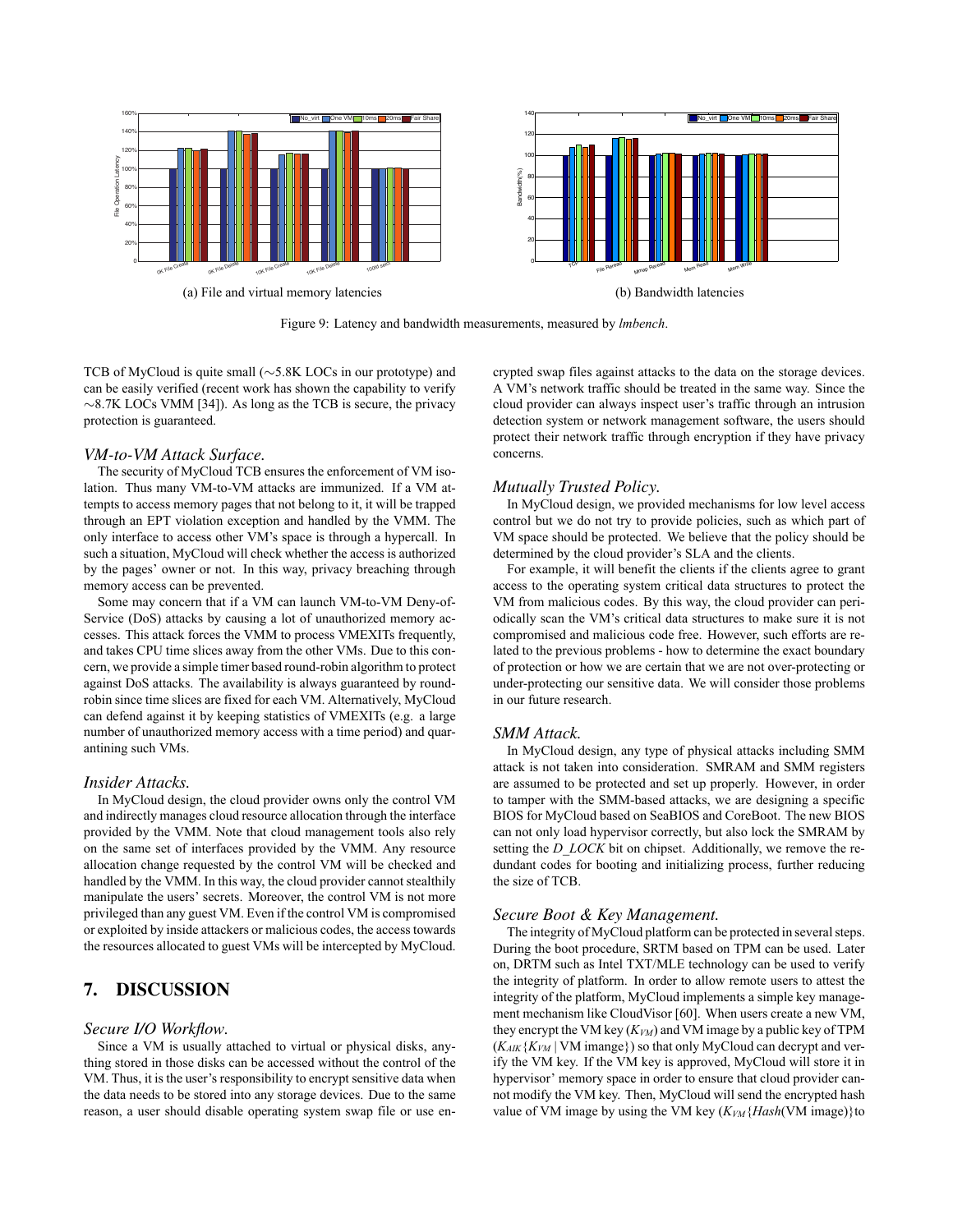remote users. Hence, the remote users can authenticate the integrity of cloud platform.

# 8. CONCLUSION

In this paper, we propose a new cloud computing platform - My-Cloud. MyCloud de-privileges the control VM and removes the control VM from the TCB of the cloud platform. MyCloud enables users to set up an ACM in the VMM to protect the user's space. We have built a prototype system of MyCloud on the x86 platform with acceptable overheads. The Trusted Computing Base (TCB) of MyCloud is only around 5.8K LOCs.

## 9. ACKNOWLEDGEMENT

We thank Yulong Zhang and Wuqiong Pan for their discussions and contributions in the earlier stage of this project. We also thank anonymous reviewers for their insightful comments that helped us to greatly improve the paper. Meng Yu was partially funded by NSF CNS-1100221 and NSF IIP-1342664. Peng Liu was partially funded by NSF CNS-0905131, AFOSR W911NF1210055, and ARO W911NF-09-1-0525 (MURI).

# 10. REFERENCES

[1] compilebench.

https://oss.oracle.com/~mason/compilebench/. [2] xenaccess. http://doc.xenaccess.org/.

- [3] Advanced Micro Devices. AMD I/O Virtualization Technology (IOMMU) Specification, February 2009.
- [4] Advanced Micro Devices. AMD64 Architecture Programmer's Manual Volume 2: System Programming, December 2011.
- [5] R. Anderson and M. Kuhn. Tamper resistance-a cautionary note. In *Proceedings of the second Usenix workshop on electronic commerce*, volume 2, pages 1–11, 1996.
- [6] A. Azab, P. Ning, and X. Zhang. Sice: a hardware-level strongly isolated computing environment for x86 multi-core platforms. In *Proceedings of the 18th ACM conference on Computer and communications security*, pages 375–388. ACM, 2011.
- [7] C. Bagh. *Sony PlayStation Network attack shows Amazon EC2 a hackers' paradise*, 2011. http: //www.ibtimes.com/articles/146224/20110516/.
- [8] M. Ben-Yehuda, M. Day, Z. Dubitzky, M. Factor, N. Har'El, A. Gordon, A. Liguori, O. Wasserman, and B. Yassour. The turtles project: Design and implementation of nested virtualization. In *Proceedings of the 9th USENIX conference on Operating systems design and implementation*, pages 1–6. USENIX Association, 2010.
- [9] E. Biederman. Kernel korner: About linuxbios. *Linux J.*, 2001(92):7–, Dec. 2001.
- [10] S. Bleikertz, A. Kurmus, Z. A. Nagy, and M. Schunter. Secure cloud maintenance: protecting workloads against insider attacks. In *Proceedings of the 7th ACM Symposium on Information, Computer and Communications Security*, ASIACCS '12, pages 83–84, New York, NY, USA, 2012. ACM.
- [11] D. Boneh, G. Segev, and B. Waters. Targeted malleability: homomorphic encryption for restricted computations. In *Proceedings of the 3rd Innovations in Theoretical Computer Science Conference*, ITCS '12, pages 350–366, New York, NY, USA, 2012. ACM.
- [12] S. Butt, H. A. Lagar-Cavilla, A. Srivastava, and V. Ganapathy. Self-service cloud computing. In *Proceedings of the 2012 ACM*

*conference on Computer and communications security*, CCS '12, pages 253–264, New York, NY, USA, 2012. ACM.

- [13] I.-H. Chuang, S.-H. Li, K.-C. Huang, and Y.-H. Kuo. An effective privacy protection scheme for cloud computing. In *Advanced Communication Technology (ICACT), 2011 13th International Conference on*, pages 260 –265, feb. 2011.
- [14] Coreboot. http://www.coreboot.org.
- [15] CVE-2007-4993. Xen guest root escape to dom0 via pygrub.
- [16] CVE-2009-1244. Vulnerability in the virtual machine display function in vmware workstation allows guest os users to execute arbitrary code on host os.
- [17] CVE-2009-1758. The hypervisor callback function in xen, as applied to the linux kernel 2.6.30-rc4 allows guest user applications to cause a denial of service of the guest os by triggering a segmentation fault in certain address ranges.
- [18] CVE-2009-2277. Cross-site scripting (xss) vulnerability in webaccess in vmware allows attackers to inject arbitrary web script via vectors related to context data.
- [19] CVE-2010-0431. Qemu-kvm in redhat enterprise virtualization (rhev) 2.2 and kvm 83, does not properly validate guest qxl driver pointers, which allows guest os users to gain privileges via unspecified vectors.
- [20] B. Dolan-Gavitt, T. Leek, M. Zhivich, J. Giffin, and W. Lee. Virtuoso: Narrowing the semantic gap in virtual machine introspection. In *Security and Privacy (SP), 2011 IEEE Symposium on*, pages 297 –312, may 2011.
- [21] EC2. http://aws.amazon.com/ec2/.
- [22] N. Elhage. Virtunoid: Breaking out of kvm, 2011.
- [23] T. Garfinkel, B. Pfaff, J. Chow, M. Rosenblum, and D. Boneh. Terra: a virtual machine-based platform for trusted computing. *SIGOPS Oper. Syst. Rev.*, 37(5):193–206, Oct. 2003.
- [24] T. Garfinkel, M. Rosenblum, et al. A virtual machine introspection based architecture for intrusion detection. In *Proc. Network and Distributed Systems Security Symposium*, 2003.
- [25] G. Heiser, V. Uhlig, and J. LeVasseur. Are virtual-machine monitors microkernels done right? *SIGOPS Oper. Syst. Rev.*, 40(1):95–99, Jan. 2006.
- [26] Intel Coperation. Intel® trusted execution technology, 2011.
- [27] Intel Corporation. *Intel® Virtualization Technology Specification for Directed I/O Specification*. www.intel.com/technology/vt/.
- [28] Intel Corporation. Intel® PCI-SIG SR-IOV Primer: An Introduction to SR-IOV Technology, January 2011.
- [29] Intel Inc. Intel® 64 and ia-32 architectures software developer manuals, 2009.
- [30] R. Jhala and R. Majumdar. Software model checking. *ACM Comput. Surv.*, 41(4):21:1–21:54, Oct. 2009.
- [31] B. Kauer, P. Verissimo, and A. Bessani. Recursive virtual machines for advanced security mechanisms. In *Dependable Systems and Networks Workshops (DSN-W), 2011 IEEE/IFIP 41st International Conference on*, pages 117–122. IEEE, 2011.
- [32] E. Keller, J. Szefer, J. Rexford, and R. B. Lee. Nohype: virtualized cloud infrastructure without the virtualization. In *Proceedings of the 37th annual international symposium on Computer architecture*, ISCA '10, pages 350–361, New York, NY, USA, 2010. ACM.
- [33] G. Klein, K. Elphinstone, G. Heiser, J. Andronick, D. Cock, P. Derrin, D. Elkaduwe, K. Engelhardt, R. Kolanski, M. Norrish, T. Sewell, H. Tuch, and S. Winwood. sel4: formal verification of an os kernel. In *Proceedings of the ACM SIGOPS 22nd symposium on Operating systems principles*,